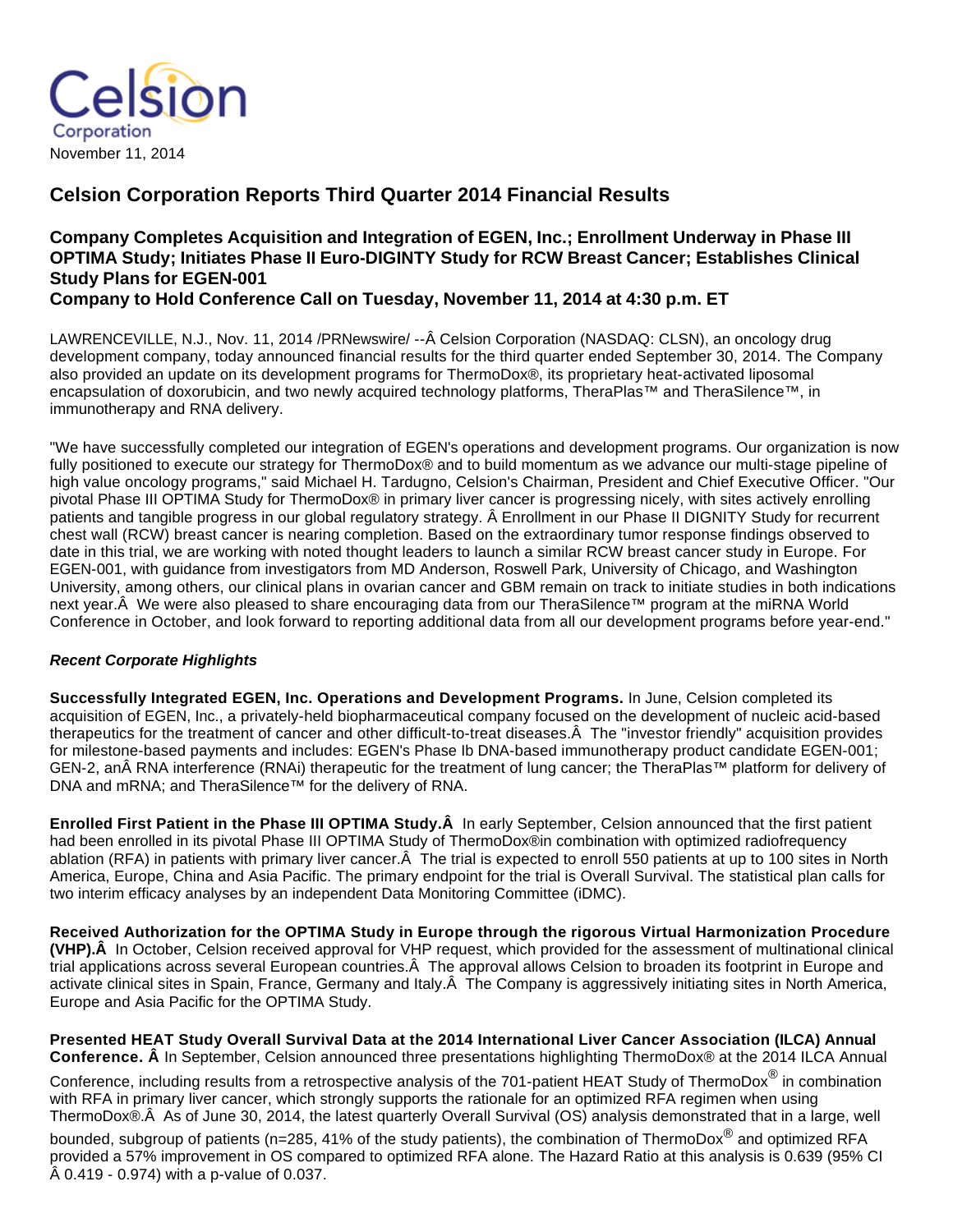**Reported Clinical Data on ThermoDox® in Recurrent Chest Wall Breast Cancer.** In September, Celsion published data from two Phase I studies on ThermoDox® in recurrent chest wall breast cancer in the A International Journal of Hyperthermia. A The article describes the combined results of two similarly designed Phase I trials with one study conducted at Duke University and the second study conducted at other major breast cancer centers in the U.S., in which eligible patients with unresectable chest wall recurrences had progressed on the chest wall after prior hormone therapy, chemotherapy, and radiotherapy.

Announced Plans to Launch a Registration-Enabling DIGNITY Study in Europe. A Celsion today announced plans to initiate the Euro-DIGNITY Trial of ThermoDox plus hyperthermia in patients with recurrent chest wall breast cancer. The study will be conducted in five countries, and has the potential to support a MAA filing in Europe. A The trial will be conducted by Celsion with the support of key European investigators and with assistance from MedLogics Corporation, an Italian based hyperthermia device company. The trial is expected to launch in the first half of 2015.

**Presented Preclinical Data for TheraSilence™ Platform at the miRNA World Conference Workshop on miRNA Delivery.** On October 28, 2014, Celsion highlighted formulation characteristics of its TheraSilence™ delivery platform, preclinical proof-of-concept data and data supportive of GEN-2 at the miRNA World Conference Workshop on miRNA Delivery.

## **Financial Results**

For the quarter ended September 30, 2014, Celsion reported a net loss of \$6.9 million net of acquisition costs compared to a net loss of \$4.1 million in the same period of 2013. A Net loss for the quarter ended September 30, 2014 was impacted by higher operating costs associated with the initiation of the OPTIMA Study (\$1.7 million), the inclusion of operating costs of CLSN Labs (\$0.7 million) and higher interest expense (\$0.3 million). $\hat{A}$  For the nine month period ended September 30, 2014, Celsion reported a net loss of \$19.0 million compared to a net loss of \$4.3 million in the same prior year period. Â The nine month period ended September 30, 2014 included \$1.2 million of one-time costs associated with the June 2014 acquisition of EGEN, Inc. The net loss for the nine months ended September 30, 2014 included higher operating costs associated with the initiation of the OPTIMA Study (\$2.4 million) and operating costs of CLSN Labs (\$0.9 million) whereasduring the nine month period ended September 30, 2013, net loss was favorably impacted by lower operating costs (\$4.9 million) coupled with the non-cash benefit of \$8.1 million from the change in valuation of common stock warrant liability associated with equity financings in September 2009 and June 2013. A The Statement of Operations for the nine month period ended September 30, 2013 was also impacted by a non-cash deemed dividend from the beneficial conversion feature of \$4.6 million on the preferred stock equity financing announced in February 2013, resulting in a net loss attributable to common shareholders for the nine month period ended September 30, 2013 of \$8.9 million.

The Company ended the current quarter with \$43.8 million in cash, investments and accrued interest on short-term investments. Å Revenue from licensing collaborations totaled \$125,000 in each of the first three quarters of 2014 and 2013. A Net cash used in operations was \$14.8 million for the nine months ended September 30, 2014 compared to \$6.1 million in the same prior year period. This \$8.7 million increase in 2014 was due to higher operating costs in 2014 related to the initiation of the Phase III OPTIMA Study, the inclusion of post-acquisition operations for CLSN Laboratories (EGEN, Inc.) and the one-time acquisition costs associated with the EGEN acquisition. $\hat{A}$  In addition, cash used in operations during 2013 was favorably impacted by a \$5 million cash payment from Celsion's Chinese collaborator, Zhejiang Hisun Pharmaceutical Company, received in January 2013 for a non-refundable technology transfer fee. Â During the first nine months of 2014, the Company raised approximately \$18.8 million in new capital, net of issuance costs, from the sale of stock to certain institutional investors in January 2014 and a second draw of \$5 million off its venture debt facility with Hercules Technology Growth Capital, Inc.

Research and development (R&D) expenses increased by \$2.3 million from \$2.3 million in the third quarter of 2013 to \$4.6 million in the third quarter of 2014. R&D expenses increased by \$3.2 million from \$7.5 million in the nine month period ended September 30, 2013 to \$10.7 million in the same period of 2014. A The increase in R&D expenses was due primarily to start-up costs associated with the Company's Phase III OPTIMA Study during 2014. General and administrative expenses were \$2.0 million in the third quarter of 2014 compared to \$1.4 million in the third quarter of 2013. Â General and administrative expenses were \$6.8 million in the first nine months of 2014 compared to \$5.0 million in the comparable prior year period. A These increases were primarily the result of higher insurance premiums and personnel costs (which included an increase of \$0.7 million in non-cash stock compensation expense). Â The 2014 expenses included one-time transaction costs of \$1.2 million for legal and banking fees and due diligence expenses associated with the June 2014 acquisition of EGEN, Inc.

### **Quarterly Conference Call**

The Company is hosting a conference call to provide a business update and discuss the third quarter 2014 financial results at 4:30 p.m. EST Tuesday, November 11, 2014. To participate in the call, interested parties may dial 1-888-430-8709 (Toll-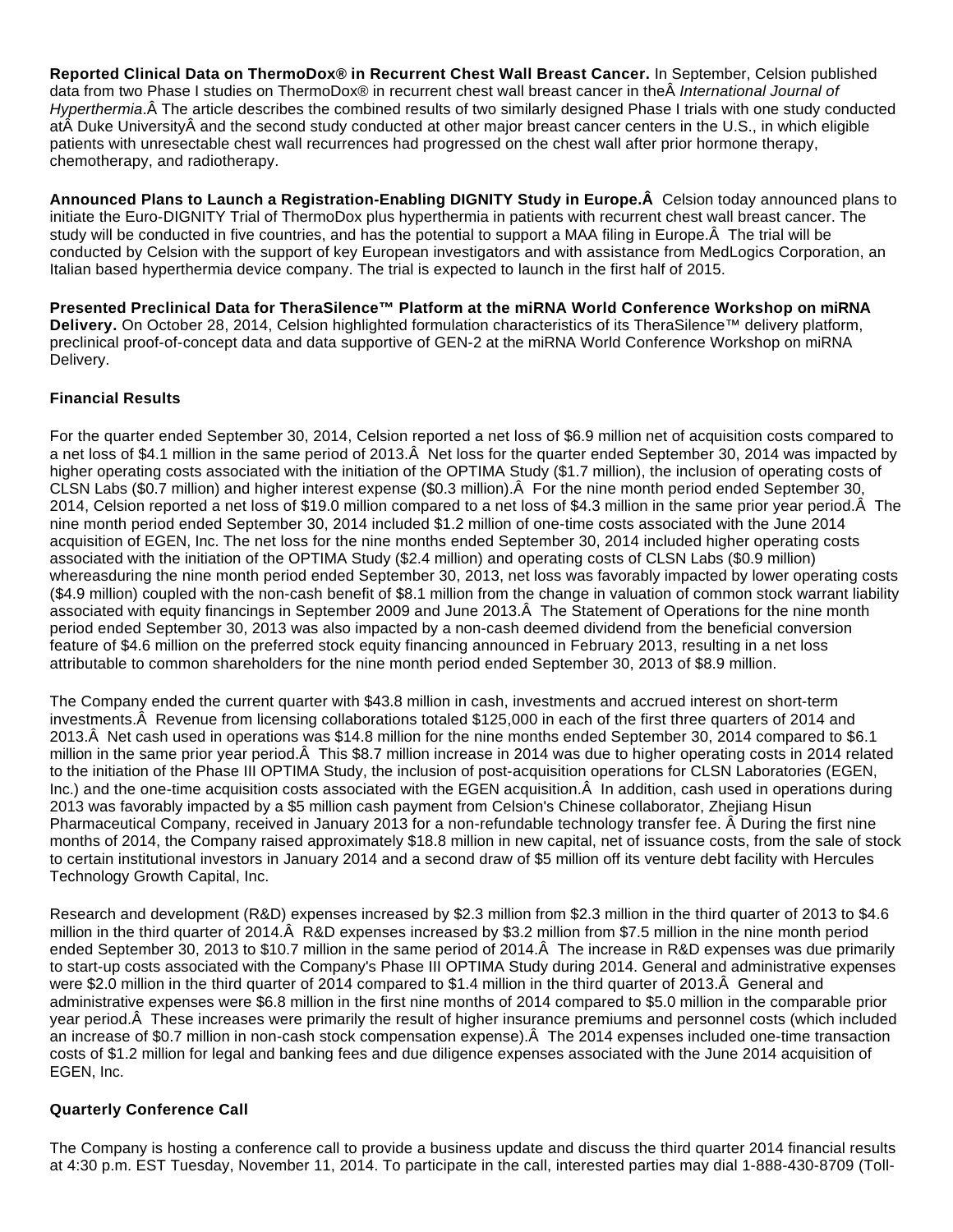Free/North America) or 1-719-457-1512 (International/Toll) and ask for the Celsion Corporation Third Quarter 2014 Financial Results Conference Call (Conference Code: 3981708) approximately ten minutes before the call is scheduled to begin. The call will also be broadcast live on the internet at [http://www.celsion.com.](http://www.celsion.com/)

The call will be archived for replay on November 12, 2014 and will remain available until November 26, 2014. The replay can be accessed at 1-888-203-1112 (Toll-Free/North America) or 1-719-457-0820 (International/Toll) using Conference Code: 3981708. An audio replay of the call will also be available on the Company's website, [http://www.celsion.com,](http://www.celsion.com/) for 30 days after November 11, 2014.

#### **About Celsion Corporation**

Celsion is a fully-integrated oncology company focused on developing a portfolio of innovative cancer treatments, including directed chemotherapies, immunotherapies and RNA- or DNA-based therapies. The Company's lead program is ThermoDox®, a proprietary heat-activated liposomal encapsulation of doxorubicin, currently in Phase III development for the treatment of primary liver cancer. The pipeline also includes EGEN-001, a DNA-based immunotherapy for the localized treatment of ovarian and brain cancers. Â Celsion has three platform technologies for the development of novel nucleic acid-based immunotherapies and other anti-cancer DNA or RNA therapies, including TheraPlas™ and TheraSilence™.Â For more information on Celsion, visit our website: [http://www.celsion.com.](http://www.celsion.com/)

Celsion wishes to inform readers that forward-looking statements in this release are made pursuant to the "safe harbor" provisions of the Private Securities Litigation Reform Act of 1995. A Readers are cautioned that such forward-looking statements involve risks and uncertainties including, without limitation, unforeseen changes in the course of research and development activities and in clinical trials; the uncertainties of and difficulties in analyzing interim clinical data, particularly in small subgroups that are not statistically significant; FDA and regulatory uncertainties and risks; the significant expense, time, and risk of failure of conducting clinical trials; the need for Celsion to evaluate its future development plans; possible acquisitions or licenses of other technologies, assets or businesses or the possible failure to make such acquisitions or licenses; possible actions by customers, suppliers, competitors, regulatory authorities; and other risks detailed from time to time in the Celsion's periodic reports and prospectuses filed with the Securities and Exchange Commission. Â Celsion assumes no obligation to update or supplement forward-looking statements that become untrue because of subsequent events, new information or otherwise.

#### **Investor Contact**

Jeffrey W. Church Senior Vice President and Chief Financial Officer 609-482-2455 [jchurch@celsion.com](mailto:jchurch@celsion.com)

Â

#### **Celsion Corporation Condensed Statements of Operations (In thousands except per share amounts) (Unaudited)**

|                                                | <b>Three Months Ended</b><br>September 30, |           | <b>Nine Months Ended</b><br>September 30, |           |  |
|------------------------------------------------|--------------------------------------------|-----------|-------------------------------------------|-----------|--|
|                                                | 2014                                       | 2013      | 2014                                      | 2013      |  |
| <b>Licensing revenue</b>                       | \$<br>125                                  | \$<br>125 | \$<br>375                                 | 375<br>\$ |  |
| <b>Operating expenses:</b>                     |                                            |           |                                           |           |  |
| Research and development                       | 4,630                                      | 2,269     | 10,688                                    | 7,495     |  |
| General and administrative                     | 2,044                                      | 1,390     | 6,783                                     | 5,029     |  |
| Acquisition costs                              | 120                                        |           | 1,187                                     |           |  |
| <b>Total operating expenses</b>                | 6,794                                      | 3,659     | 18,658                                    | 12,524    |  |
| Loss from operations                           | (6,669)                                    | (3,534)   | (18, 283)                                 | (12,149)  |  |
| Other (expense) income:                        |                                            |           |                                           |           |  |
| Gain (loss) from change in valuation of common |                                            |           |                                           |           |  |
| stock warrant liability                        | 97                                         | (519)     | 81                                        | 8,142     |  |
| Investment income, net                         | 27                                         | 145       | 57                                        | 228       |  |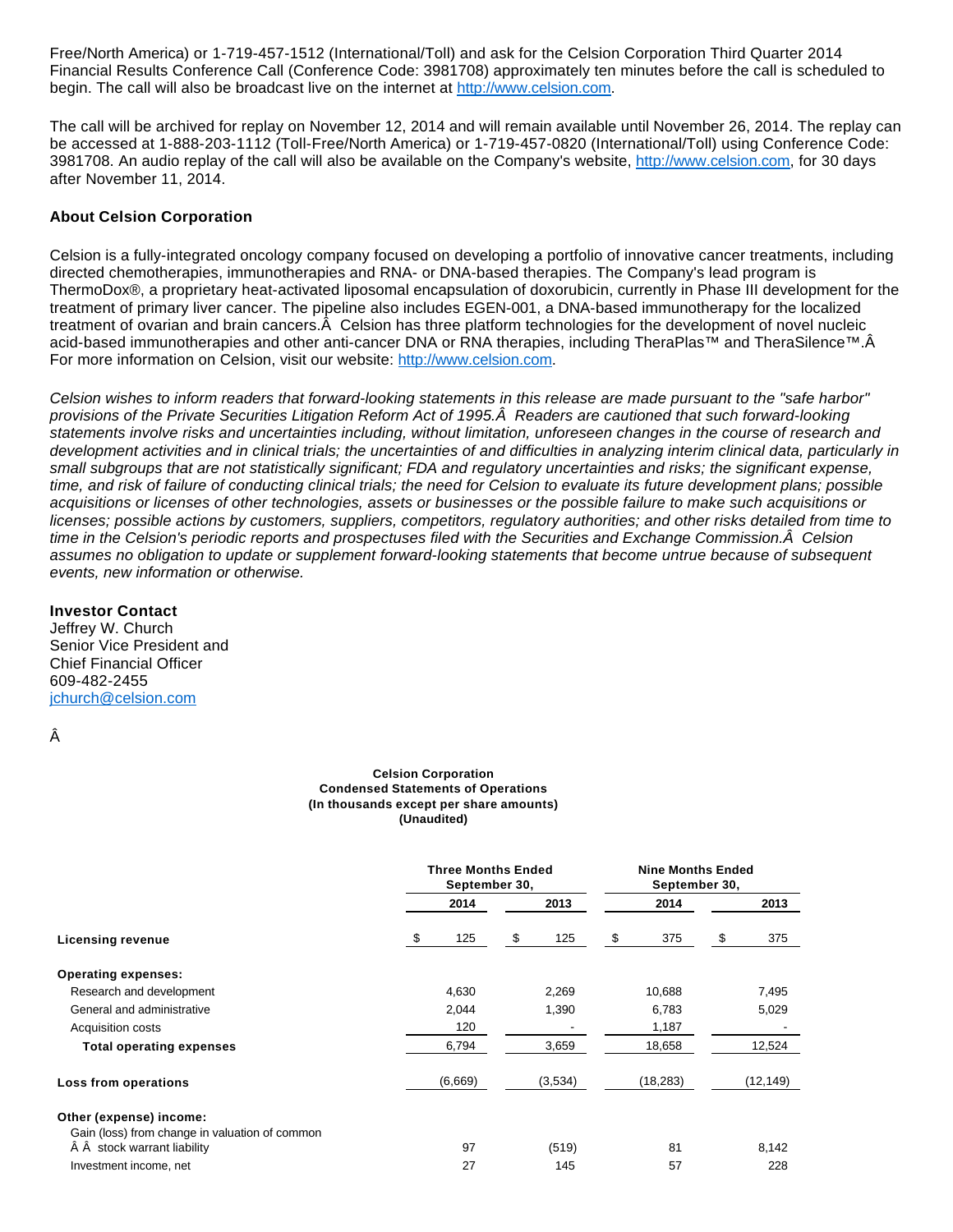| Interest expense                                                                                  | (419)    | (163)        | (912)         | (520)   |
|---------------------------------------------------------------------------------------------------|----------|--------------|---------------|---------|
| Other expense                                                                                     | 22       | (1)          | 19            | (3)     |
| Total other (expense) income, net                                                                 | (273)    | (538)        | (755)         | 7,847   |
| Net income (loss)                                                                                 | (6, 942) | (4,072)      | (19,038)      | (4,302) |
| Non-cash deemed dividend from beneficial<br>conversion feature on  convertible preferred<br>stock |          |              |               | (4,601) |
| Net (loss) income attributable to common shareholders                                             | (6, 942) | (4,072)<br>S | (19,038)<br>S | (8,903) |
| Net income (loss) attributable to common<br>shareholders per common share                         |          |              |               |         |
| <b>Basic and diluted</b>                                                                          | (0.35)   | \$<br>(0.30) | \$<br>(1.06)  | (0.76)  |
| Weighted average shares outstanding                                                               |          |              |               |         |
| <b>Basic and diluted</b>                                                                          | 19,964   | 13,602       | 17,949        | 11,756  |

Â

#### **Celsion Corporation Selected Balance Sheet Information (In thousands)**

|                                             | September 30, Â Â   |                                     |
|---------------------------------------------|---------------------|-------------------------------------|
| <b>ASSETS</b>                               | 2014<br>(Unaudited) | ÂÂ December 31,<br>ÂÂÂÂÂÂÂÂÂÂÂ 2013 |
| <b>Current assets</b>                       |                     |                                     |
| Cash and cash equivalents                   | \$<br>4,558         | \$<br>5,719                         |
| Short term investments and accrued interest | 39,254              | 37,368                              |
| Other current assets                        | 687                 | 675                                 |
| Total current assets                        | 44,499              | 43,762                              |
| <b>Property and equipment</b>               | 1,044               | 833                                 |
| Other assets                                |                     |                                     |
| In-process research and development         | 25,802              |                                     |
| Goodwill                                    | 1,976               |                                     |
| Deposits, deferred fees and other assets    | 236                 | 1,055                               |
| Patent license fees, net                    | 15                  | 21                                  |
| Total other assets                          | 28,029              | 1,076                               |
| <b>Total assets</b>                         | \$<br>73,572        | \$<br>45,671                        |
| <b>LIABILITIES AND STOCKHOLDERS' EQUITY</b> |                     |                                     |
| <b>Current liabilities</b>                  |                     |                                     |
| Accounts payable and accrued liabilities    | \$<br>6,211         | \$<br>4,160                         |
| Notes payable $\hat{A}$ - current portion   | 2,701               | 11                                  |
| Deferred revenue - current portion          | 500                 | 500                                 |
| <b>Total current liabilities</b>            | 9,412               | 4,671                               |
| Earn-out milestone liability                | 13,878              |                                     |
| Common stock warrant liability              | 398                 | 3                                   |
| Notes payable, net of discounts             | 6,888               | 5,000                               |
| Deferred revenue                            | 3,625               | 4,000                               |
| Other non-current liabilities               | 454                 | 473                                 |
| <b>Total liabilities</b>                    | 34,655              | 14,147                              |
| Stockholders' equity                        |                     |                                     |
| Preferred stock                             |                     |                                     |
| Common stock                                | 201                 | 137                                 |